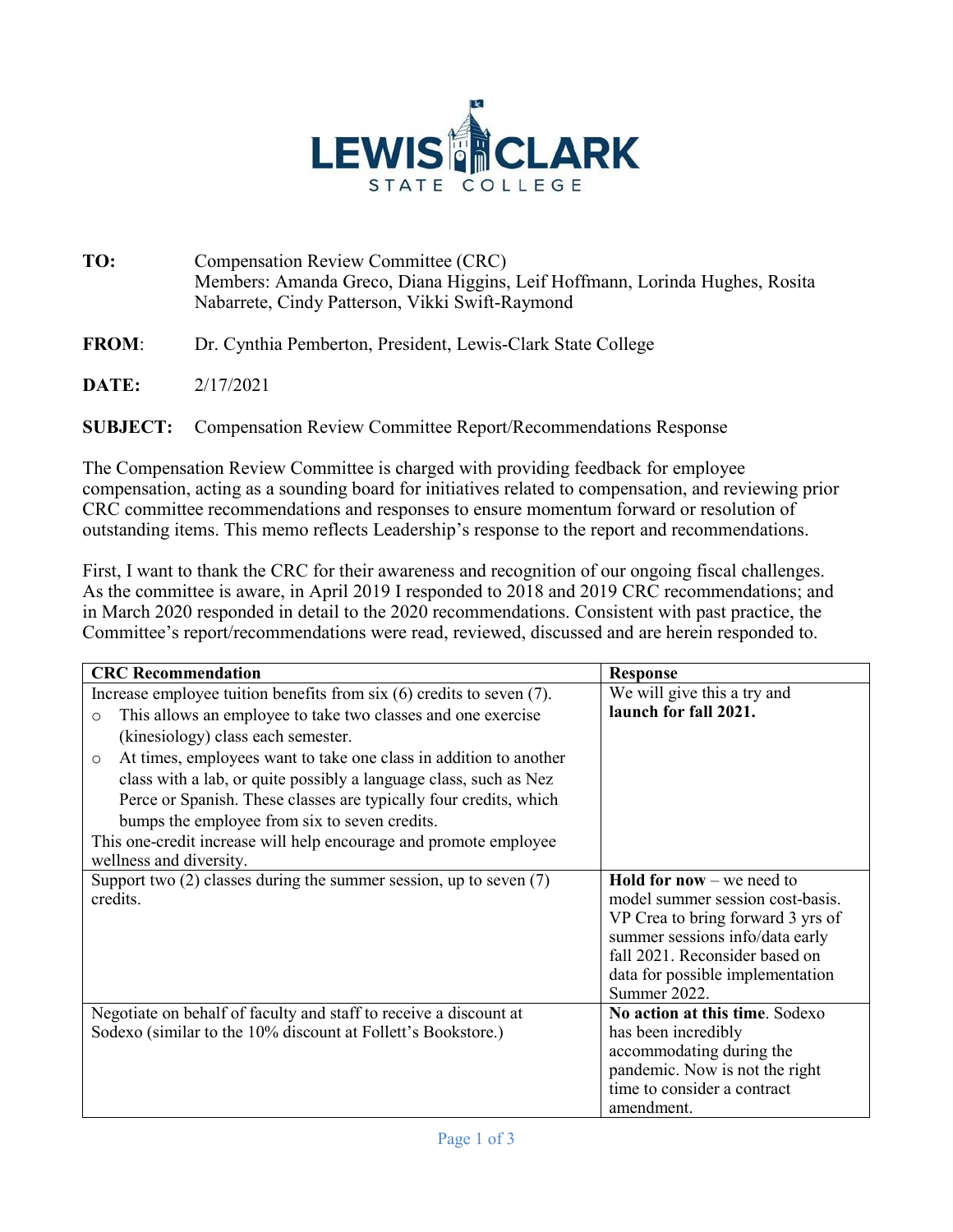| Consider a geographical differential for LC State employees in all<br>represented regions who experience a higher cost of living, increased<br>transportation costs, increased housing costs, etc. DHR's Compensation<br>Policy allows geographic differential, or additional compensation, paid<br>to employees assigned to positions in geographical areas where the<br>agency finds recruitment and retention particularly difficult. As<br>mentioned previously, LC State's Lewiston and CDA campuses are<br>located directly on Washington's border. This makes it extremely<br>challenging to recruit and retain employees due to the substantial<br>difference in the minimum wage.                                                                                                                                                                             |              |                           | No action at this time. Funds we<br>would divert for this purpose<br>would be subtracted from funds<br>available to support CEC. Our<br>priority is to implement CEC.                                                                                                                |
|------------------------------------------------------------------------------------------------------------------------------------------------------------------------------------------------------------------------------------------------------------------------------------------------------------------------------------------------------------------------------------------------------------------------------------------------------------------------------------------------------------------------------------------------------------------------------------------------------------------------------------------------------------------------------------------------------------------------------------------------------------------------------------------------------------------------------------------------------------------------|--------------|---------------------------|--------------------------------------------------------------------------------------------------------------------------------------------------------------------------------------------------------------------------------------------------------------------------------------|
| Continue the current practice of making meetings available virtually to<br>CDA faculty and staff as well as Boise staff. They appreciate the<br>opportunity to increase their involvement and feel a sense of community<br>with the rest of the Lewiston campus employees.                                                                                                                                                                                                                                                                                                                                                                                                                                                                                                                                                                                             |              |                           | $Agree - support this for$<br>faculty/staff external to the LC<br>valley per department/<br>division/unit decisions. We plan<br>to continue our zoom licenses.                                                                                                                       |
| Continue providing remote learning spaces post-COVID for students<br>on campus.                                                                                                                                                                                                                                                                                                                                                                                                                                                                                                                                                                                                                                                                                                                                                                                        |              |                           | Agree – believe we can continue<br>to support this, assuming there is<br>continued demonstrated need.                                                                                                                                                                                |
| Parking: Feedback has been negative from all three constituent groups<br>regarding the substantial increase in parking permits. The Committee<br>would like the Administration to consider decreasing the cost of parking<br>permits for faculty and staff from \$75 to \$50 annually, while keeping the<br>discounted rate of \$10 for a second permit. If the cost of parking permits<br>is reduced to \$50, the number of permits sold would presumably<br>increase. The Security Office would sustain the same revenue by selling<br>2000 permits at \$50 each as they do by selling 1340 permits at \$75. The<br>increase in permits sold would contribute to fewer vehicles parked on<br>the street. This would make LC State a better neighbor and reduce the<br>discontent of the Normal Hill residents.<br>Data from the Security Office shows the following: |              |                           | LC State's parking fees structure<br>is very modest. The long-term<br>impact of fee implementation is<br>needed for unit sustainability and<br>safety needs into the future.<br>We cannot walk back this<br>decision.                                                                |
| <b>Fiscal Year</b>                                                                                                                                                                                                                                                                                                                                                                                                                                                                                                                                                                                                                                                                                                                                                                                                                                                     | Permits Sold | <b>Revenue from Sales</b> |                                                                                                                                                                                                                                                                                      |
| 2019                                                                                                                                                                                                                                                                                                                                                                                                                                                                                                                                                                                                                                                                                                                                                                                                                                                                   | 2908         | \$29,080                  |                                                                                                                                                                                                                                                                                      |
| 2020                                                                                                                                                                                                                                                                                                                                                                                                                                                                                                                                                                                                                                                                                                                                                                                                                                                                   | 2515         | \$25,150                  |                                                                                                                                                                                                                                                                                      |
| 2021 (through 12/31/20)                                                                                                                                                                                                                                                                                                                                                                                                                                                                                                                                                                                                                                                                                                                                                                                                                                                | 1341         | \$90,000                  |                                                                                                                                                                                                                                                                                      |
| The parking permit increase has contributed to overall employee<br>discouragement. Following a year with no CEC increases, mandated<br>furloughs for employees earning salaries of \$40,000 or more, increased<br>medical /dental insurance premiums, and an increase in parking permits,<br>employees are feeling disheartened.                                                                                                                                                                                                                                                                                                                                                                                                                                                                                                                                       |              |                           |                                                                                                                                                                                                                                                                                      |
| Continue flexibility for employees to telecommute when their job<br>allows it, even post-COVID.                                                                                                                                                                                                                                                                                                                                                                                                                                                                                                                                                                                                                                                                                                                                                                        |              |                           | While pandemic-related<br>adaptations have allowed us to<br>become better equipped and<br>adept at flexible<br>accommodations, LC State is an<br>in-person, live campus<br>education institution.<br><b>Flexibility accommodations</b><br>should be an exception, not a<br>new norm. |